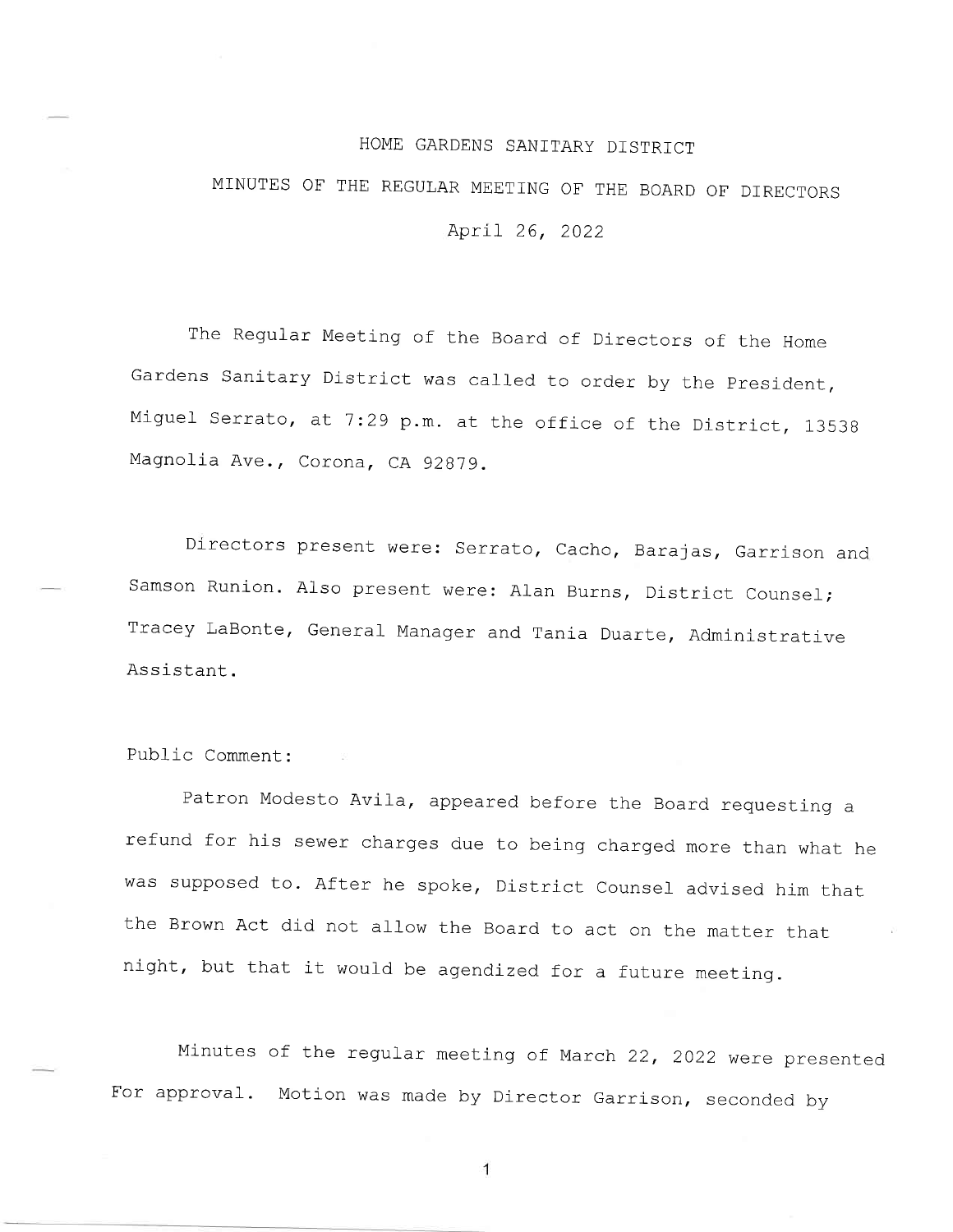Director Barajas and unanimously carried to approve the minutes as presented.

Expenditures for the month of April 2022 were presented and discussed. Motion was made by Director Cacho, seconded by Director samson Runion and unanimously carried to approve the expenditures as presented.

Manager LaBonte presented the Budget Efficiency and Income/Revenue reports. Discussion followed.

Staff Report:

1. On April 20, 2022, Paychex called about a new law. Businesses with 5 employees or more will have to offer retirement plan to all employees. Staff advised it will look into this new law further and report back if the District is required to take action.

WRCRWA Committee Report:

The WRCRWA Executive committee Meeting was held on April 14, 2022 and tne following is a summary of action taken:

The committee approved the adoption of a Resolution extending virtual meetings.

 $\overline{2}$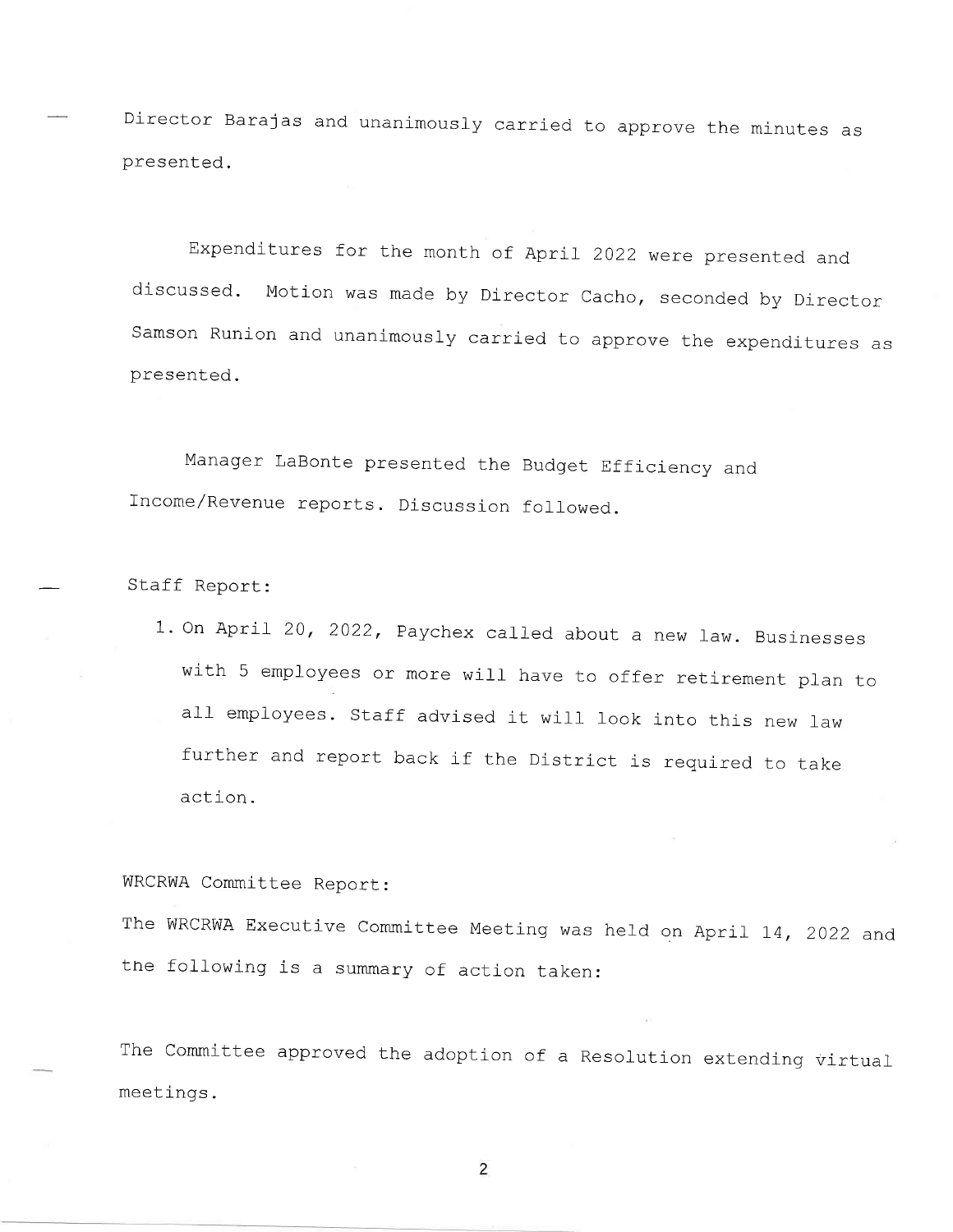The Committee approved to File the Annual Odor Control Practices Report for Calendar Year 2021. This report provides the annual effort WRCRWA staff puts into maintaining the odor equipment and chemical quantities to mitigate odors. This year's report shows the positive progress WRCRWA has made. There were 462 odor complaints in 2017 to now only having 115 complaints in 2021. As WRCRWA members make more investment in odor mitigation like the project that has just started the complaints should continue to decrease.

The committee approved Amendment 1 of a cooperative Agreement between Corona, WRCRWA, and Western Municipal Water District. This amendment has to do with the McKinley Grade separation project. This work impacts WRCRWA facilities and this amendment commits WRCRWA to 1.12 M contribution. Western has facilities it solely owns being impacted and the amendment commits an additional  $$345,000$  for a total of \$1.465 M in which Western is going to solely pay. Home Gardens discharges into WRCRWA piping downstream of this therefore the district has not financial impact by this agreement.

The Committee approved an increase in the PO with Univar Solutions for chemicals. There is no impact to the budget as the approved budget included sufficient funds for this expense.

3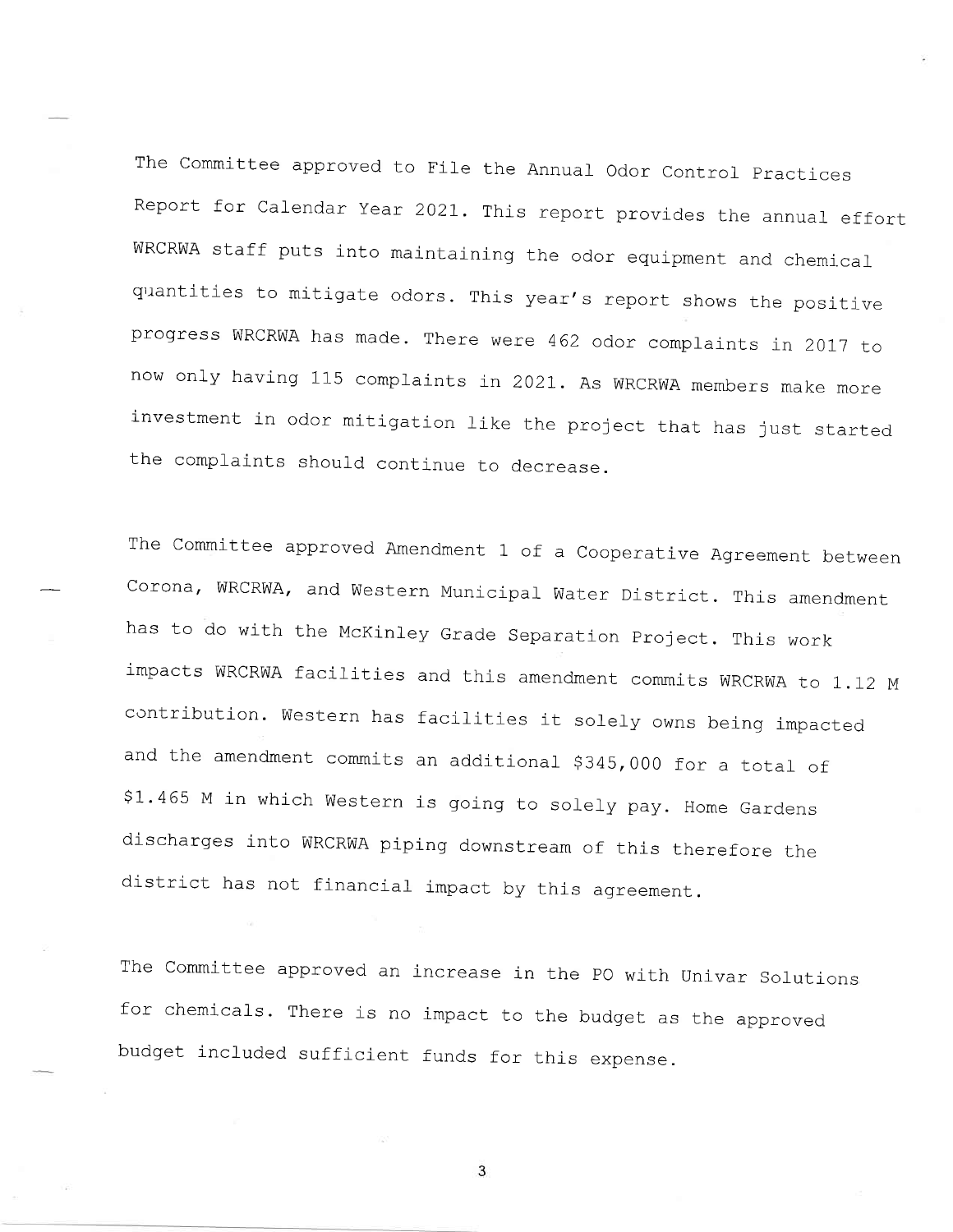The Committee approved the WRCRWA Fiscal Year 2022/2023 Budget with a proposed fixed rate at \$34,864 a month per MG of ownership and a variable rate of \$1496 MG discharged with a total budget of \$1,491,071 for Home Gardens Sanitary District.

The committee approved Design Services for the Temescal Siphon Improvements by CDM in the amount of \$126,760. The Temescal Siphon is corroded and needs to be refurbished. A budget of \$1.5 million is the estimated project cost. No current budget impact will be caused as the initial design service expense will be funded by WRCRWA's asset reserves. Members using the conveyance pipe will have to fund the construction which includes HGSD, Norco, western and corona. Jurupa discharges from the North.

The Committee approved Resolution 22-003 recognizing Tina Barber for her 10 years of service as WRCRWA Board secretary. Tina will be retiring April 30, 2022.

HGSD Items for Discussion and Consideration:

- 1. The Board discussed March's Monthly Status Report by G & G Environmental Compliance, fnc.
- 2. After consideration for Patrons' request to waive a one-time late fee, a motion was made by Director Cacho, seconded by Director

 $\overline{4}$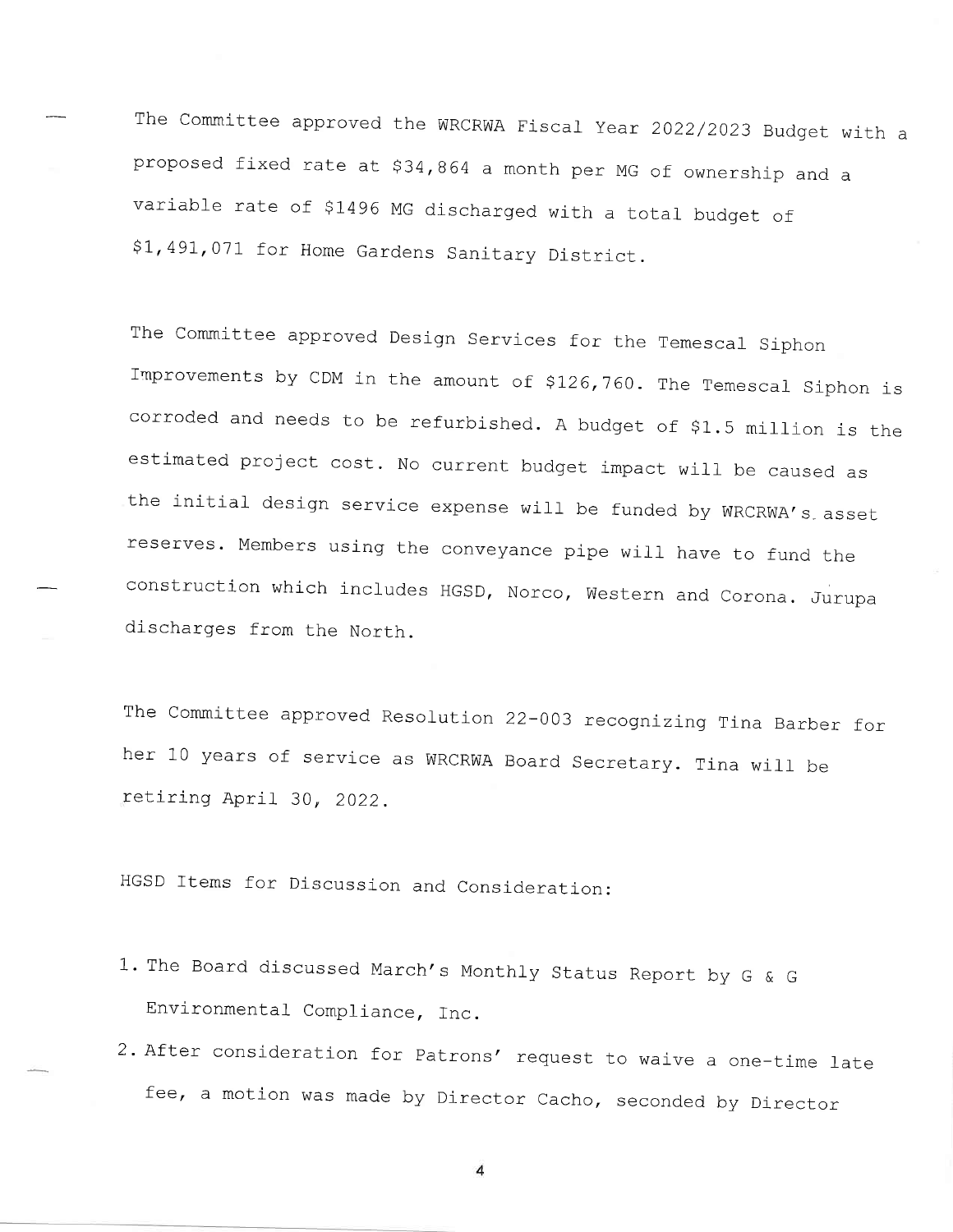Garrison, and unanimously carried to approve waiving the late fees one time.

3. The Board discussed the proposals the District received to do <sup>a</sup> rate study. Staff will complete the RFP process and analyze the results and prepare a comparison study for the Board's consideration on a future agenda.

Closed Session: None

Director comments: Director Garrison would like to start getting an update of the outcome for the accounts that are in the Delinquent Account List.

> There being no further business, president Miguel Serrato adjourned the meeting at 8:25 p.m.

Salvador Cacho, Secretary

5